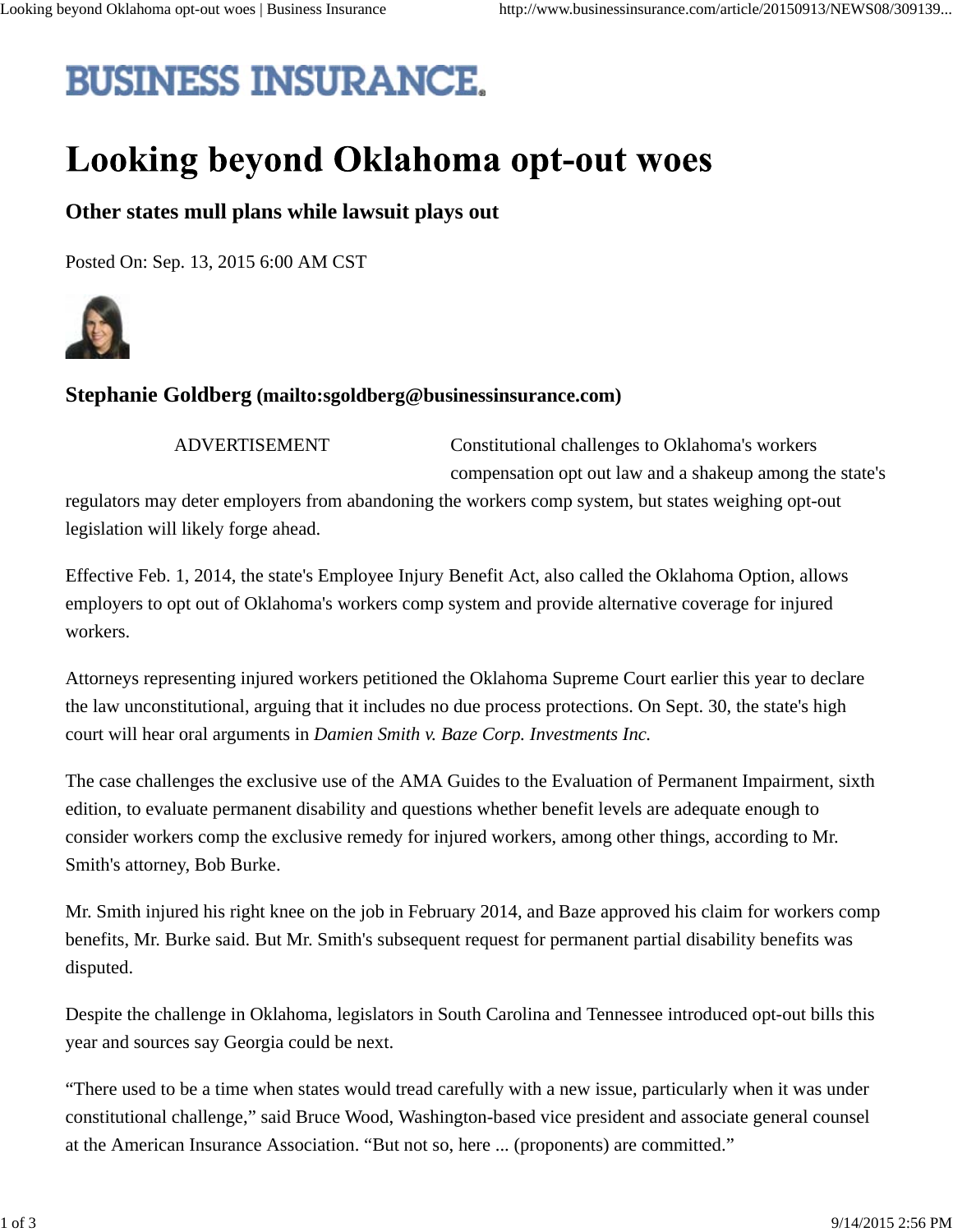James Mills, chief of staff and director of workers comp at the Oklahoma Insurance Department, said 55 employers have been approved to opt out of the state's workers compensation system, and the department is seeing renewals of that coverage.

While the number of employers choosing to provide alternative coverage is consistent with expectations, adoption has been relatively slow due to drops in workers compensation cost and "litigation uncertainties," said Bill Minick, president of Dallas-based Partnersource, an alternative workers comp consultant unit of Arthur J. Gallagher Risk Management Services Inc.

The reform law also moved the state from a court-based adjudication system to an administrative process and established the Oklahoma Workers' Compensation Commission, which has been heavily criticized.

Violations of the state's Open Meeting Act and a lack of funding reportedly led the agency's executive director and two of its three commissioners to resign in recent months.

Former commissioner Troy Wilson said in his resignation letter to Oklahoma Gov. Mary Fallin that he "had no idea how difficult it was going to be to stand up a new agency and that it would involve so many conflicts and difficulties." He noted that "many mistakes were made including under funding and our acceptance of poor legal advice."

And former commissioner Denise Engle, who now is a risk management consultant at Arthur J. Gallagher & Co. in Oklahoma City, said in an email to *Business Insurance* that her "primary goals as commissioner were to help set up the new agency and establish permanent rules to guide it. Once those goals were met, it was time for me to return to the private sector."

However, Ms. Engle told *Business Insurance* in September 2014 that, "as with any new agency, it is hard to determine exactly what funds are needed to begin and, although very thrifty, it seems that we were a bit short in budget allocation."

Controversy surrounding the Oklahoma Workers' Compensation Commission and "issues they had were largely motivated by political issues and were natural to the formation of a new regulatory entity," Mr. Minick said. "I haven't heard anyone suggest that the growing pains and exceptionally litigious trial bar in Oklahoma is deterring other states from considering workers compensation reforms or approving options to workers compensation."

Despite the shakeup at the commission and challenges to the Employee Injury Benefit Act, the National Council on Compensation Insurance Inc. has filed for a 14.8% reduction in workers compensation loss cost rates through the state system, to take effect Jan. 1, 2016. It's the third consecutive rate cut filed by the Boca Raton, Florida-based workers comp ratings organization for Oklahoma, following a 7.8% decrease in 2015 and a 14.6% decrease in 2014.

The decrease "really comes down to the comprehensive reform package," Mr. Mills said, adding that it likely won't entice employers who've opted out to re-enter the workers comp system.